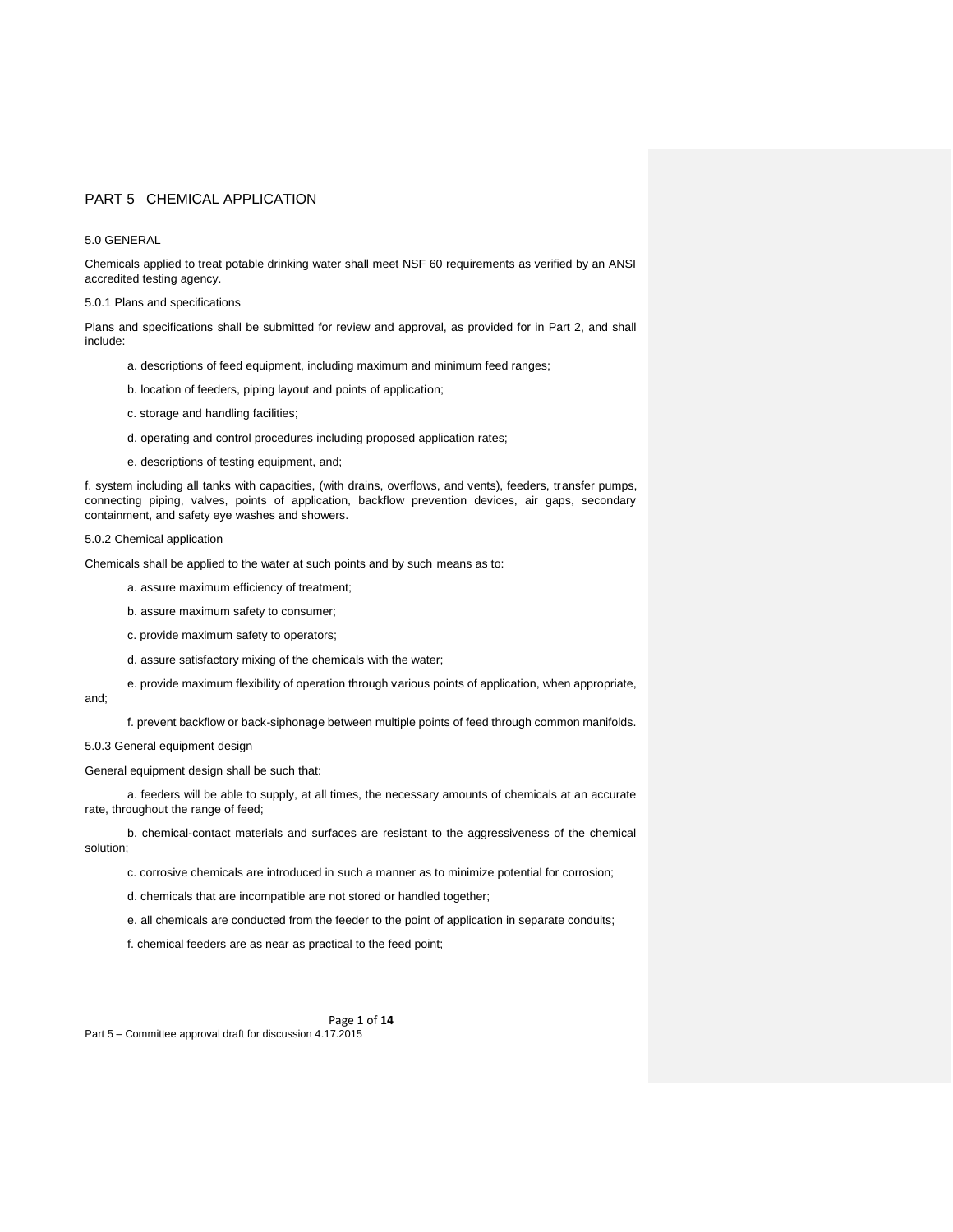g. chemical feeders and pumps shall operate at no lower than 20 per cent of the feed range unless two fully independent adjustment mechanisms such as pump pulse rate and stroke length are fitted then the pump shall operate at no lower than 10 percent of the rated maximum, and;

h. gravity may be used where practical.

#### 5.0.4 Chemical Information

For each chemical the information submitted shall include:

- a. documentation that the chemical is NSF/ANSI Standard 60 approved;
- b. specifications for the chemical to be used;
- c. purpose of the chemical;

d. proposed minimum non-zero, average and maximum dosages, solution strength or purity (as applicable), and specific gravity or bulk density, and;

e. method for independent calculation of amount fed daily.

f. Material Safety Data Sheet (MSDS)

## 5.1 FEED EQUIPMENT

## 5.1.1 Feeder redundancy

a. Where a chemical feed and booster pump is necessary for the protection of the supply, such as chlorination, coagulation or other essential processes, a standby unit or a combination of units of sufficient size to meet capacity shall be provided to replace the largest unit when out of service.

b. A separate feeder shall be used for each chemical applied.

c. Spare parts shall be available on site for each type of feeder and chemical booster pump to replace parts which are subject to wear and damage.

#### 5.1.2 Control

a. Feeders may be manually or automatically controlled. Automatic controls shall be designed so as to allow override by manual controls.

b. Chemical feed rates shall be proportional to the flow stream being dosed.

c. A means to measure the flow stream being dosed shall be provided in order to determine chemical feed rates.

d. Provisions shall be made for measuring the quantities of chemicals used.

e. Weighing scales:

1. shall be provided for weighing cylinders at all plants utilizing chlorine gas;

- 2. shall be required for fluoride solution fed from supply drums or carboys;
- 3. should be provided for volumetric dry chemical feeders;

4. shall be capable of providing reasonable precision in relation to average daily dose; and

Page **2** of **14**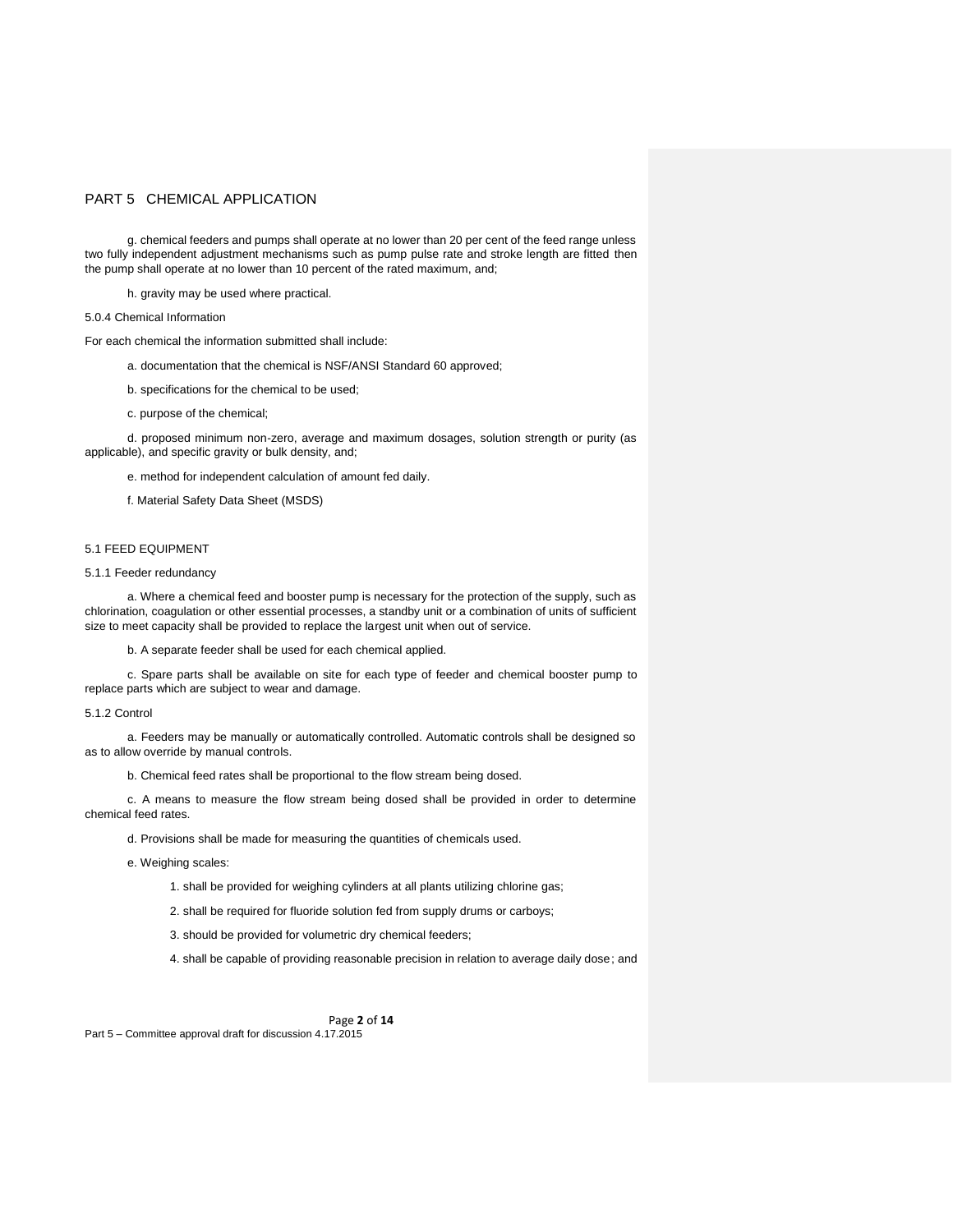5. shall not be required for chlorine gas cylinders when used as a backup or standby source of chlorine gas.

f. Where conditions warrant, for example with rapidly fluctuating intake turbidity, coagulant and coagulant aid addition may be made according to turbidity, streaming current or other sensed parameter.

### 5.1.3 Dry chemical feeders

Dry chemical feeders shall:

a. measure chemicals volumetrically (see 5.1.2.e.3) or gravimetrically;

b. provide adequate solution/slurry water and agitation of the chemical at the point of placing in solution/slurry;

c. completely enclose chemicals to reduce emission of dust to the operating room.

5.1.4 Positive displacement solution feed pumps

a. Positive displacement type solution feed pumps should be used to feed liquid chemicals.

b. Pumps must be capable of operating at the required maximum rate against the maximum head conditions found at the point of injection.

c. Devices utilized to readily measure feed rates in the pumped liquid shall be designed to handle the liquid being measured and shall be provided.

d. A pressure relief valve should be provided on the pump discharge line.

5.1.5 Liquid chemical feeders - siphon control

Liquid chemical feeders shall be such that chemical solutions cannot be siphoned or overfed into the water supply, by:

a. assuring discharge at a point of positive pressure, or;

b. providing vacuum relief, or;

c. providing a suitable air gap, or anti-siphon device, or;

d. providing other suitable means or combinations as necessary.

5.1.6 Cross-connection control

Cross-connection control shall be provided to assure that:

a. the service water lines discharging to liquid storage tanks shall be properly protected from backflow as required by the reviewing authority;

b. chemical solutions or slurries cannot be siphoned through liquid chemical feeders into the water supply as required in Section 5.1.5;

c. no direct connection exists between any sewer and a drain or overflow from the liquid chemical feeder, liquid storage chamber or tank by providing that all drains terminate at least six inches or two pipe diameters, whichever is greater, above the overflow rim of a receiving sump, conduit or waste receptacle, and ;

d. in the absence of other cross connection control measures, separate feeders shall be provided for chemical feed systems that have feed points at both unfiltered and filtered water locations such that all

Page **3** of **14**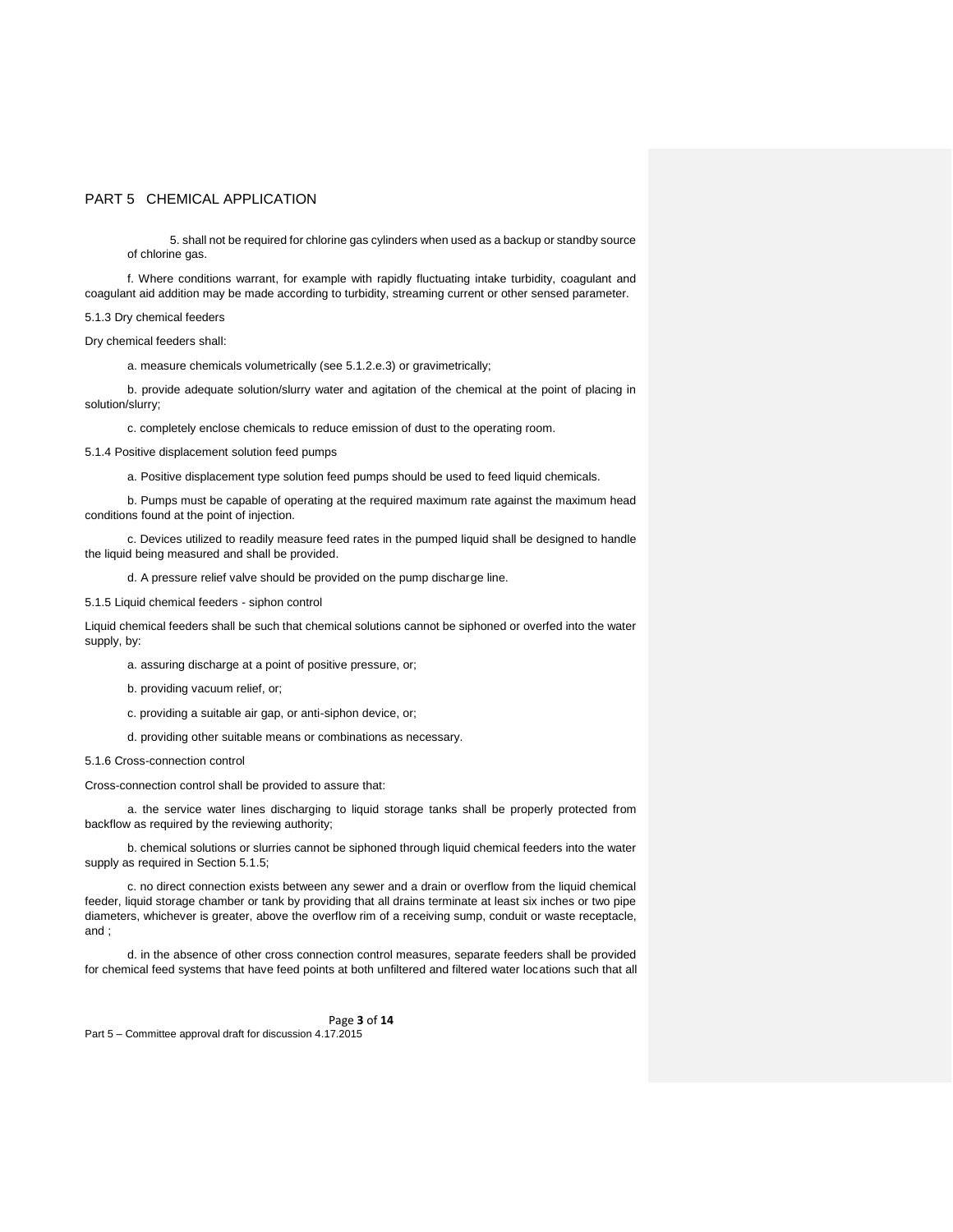unfiltered water feed points are fed from one feeder, and that all filtered water feed points are fed from another feeder.

5.1.7 Chemical feed equipment location

Chemical feed equipment:

- a. shall be readily accessible for servicing, repair, and observation of operation;
- b. should be located in a separate room where hazards and dust problems may exist, and;
- c. should be conveniently located near points of application to minimize length of feed lines.

## 5.1.8 In-plant water supply

In-plant water supply shall be:

a. ample in quantity and adequate in pressure;

b. provided with means for measurement when preparing specific solution concentrations by dilution;

c. properly treated for hardness, when necessary;

d. properly protected against backflow;

e. obtained from the finished water supply, or from a location sufficiently downstream of any chemical feed point to assure adequate mixing.

# 5.1.9 Supply and Storage of chemicals

a. A minimum of 10 days of chemical supply shall be on site at all times that will allow the facility to satisfy a maximum average day demand for all seven days. Additional supply of chemicals that will not degrade is recommended.

b. Storage space shall:

1. be convenient and provide for efficient handling of chemicals;

2. have dry storage conditions; and

3. provide a minimum storage volume of 1.5 truck loads where purchase can only be made by truck load lots.

c. Storage tanks and pipelines for liquid chemicals shall be specified for use with individual chemicals and not used for different chemicals. Offloading areas shall be clearly labeled to prevent accidental cross-contamination.

d. Chemicals shall be stored in covered or unopened shipping containers, unless the chemical is transferred into an approved storage unit.

e. Liquid chemical storage tanks shall:

1. have a means to readily determine the volume of liquid retained in the storage tank; and,

2. have an overflow and a receiving basin capable of receiving accidental spills or overflows without uncontrolled discharge; a common receiving basin may be provided for each group of compatible chemicals, which provides sufficient containment volume to prevent accidental discharge in the event of failure of the largest tank.

Page **4** of **14** Part 5 – Committee approval draft for discussion 4.17.2015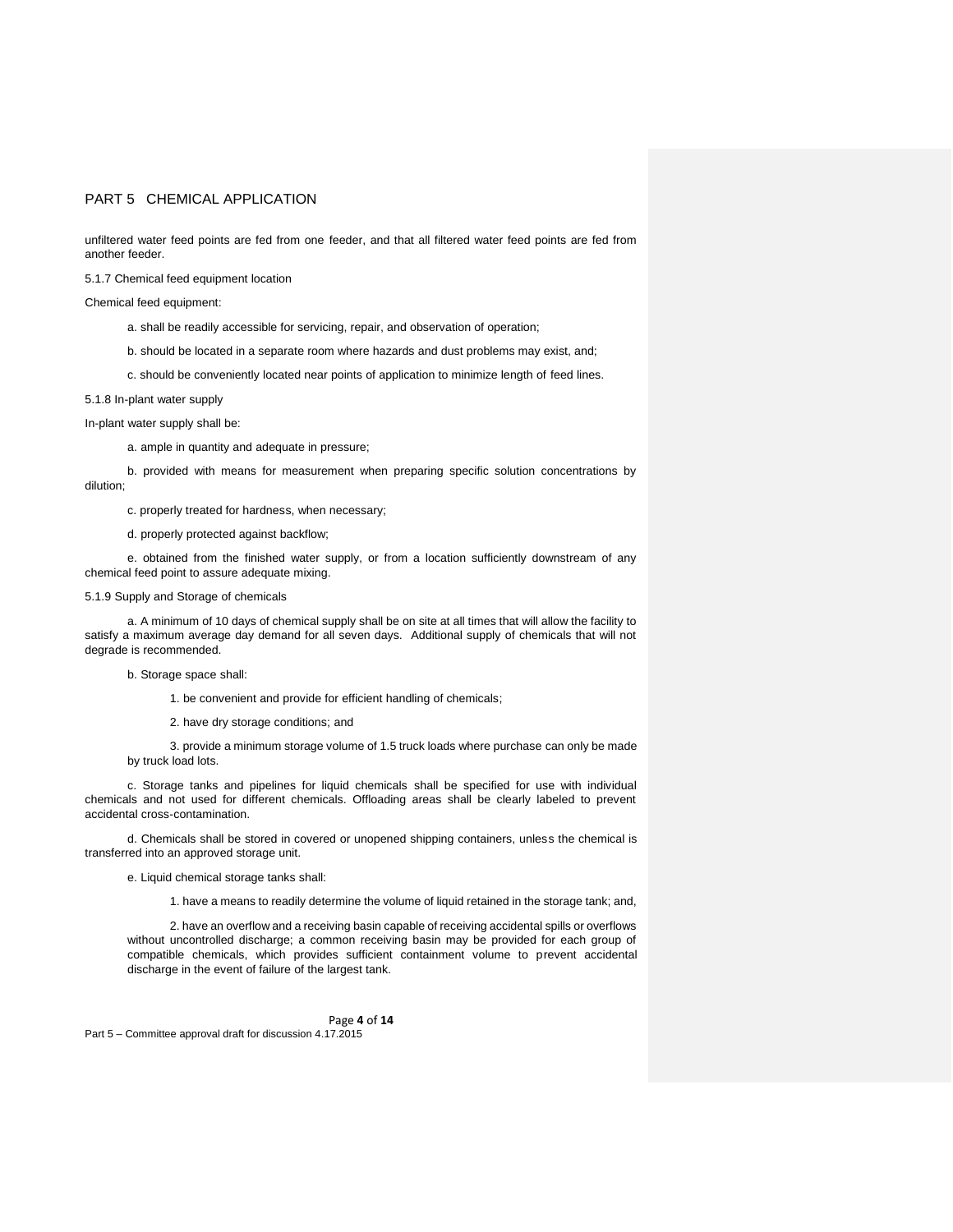5.1.10 Bulk liquid storage tanks

a. A means which is consistent with the nature of the chemical stored shall be provided in a liquid storage tank to maintain a uniform chemical strength. Continuous agitation shall be provided to maintain slurries in suspension.

b. A means to assure continuity of chemicals to treat the water to comply with federal primary drinking water standards and state drinking water regulations shall be provided while servicing a liquid storage tank.

c. A means shall be provided to readily measure the liquid level in the liquid storage tank.

d. Liquid storage tanks shall be kept covered. Large liquid storage tanks with access openings shall have such openings curbed and fitted with overhanging covers or, bolted and gasketed manways.

e. Subsurface locations for liquid storage tanks shall:

1. be free from sources of possible contamination, and;

2. assure positive drainage away from the area for ground waters, accumulated water, chemical spills and overflows.

f. Overflow pipes, when provided, shall:

1. be turned downward, with the end screened;

2. have a free fall discharge, and;

3. be located where noticeable.

g. Liquid storage tanks must be vented, but not through vents in common with other chemicals or day tanks. Acid storage tanks shall be vented to the outside atmosphere.

h. Each liquid storage tank shall be provided with a valved drain.

i. Each liquid storage tank shall be protected against contamination by cross-connections.

j. Liquid storage tanks shall be located and secondary containment provided so that chemicals from equipment failure, spillage or accidental drainage shall not enter the water in conduits, treatment or storage basins. Secondary containment volumes shall be able to hold the volume of the largest storage tank. Piping shall be designed to minimize or contain chemical spills in the event of pipe ruptures.

### 5.1.11 Day tanks

a. Day tanks shall be provided where bulk storage of liquid chemical is provided, however the reviewing authority may allow chemicals to be fed directly from shipping containers no larger than 55 gallons.

1. An exception to this requirement can be made for new and existing systems under the following condition except in the case of fluoride:

> A. When an approved alternative means to provide chemical overfeed protection that provides at least the same level of protection as a day tank in addition to the requirements of Section 5.1.5 (siphon control), or where chemicals are fed directly from shipping containers no larger than 55 gallons.

Page **5** of **14** Part 5 – Committee approval draft for discussion 4.17.2015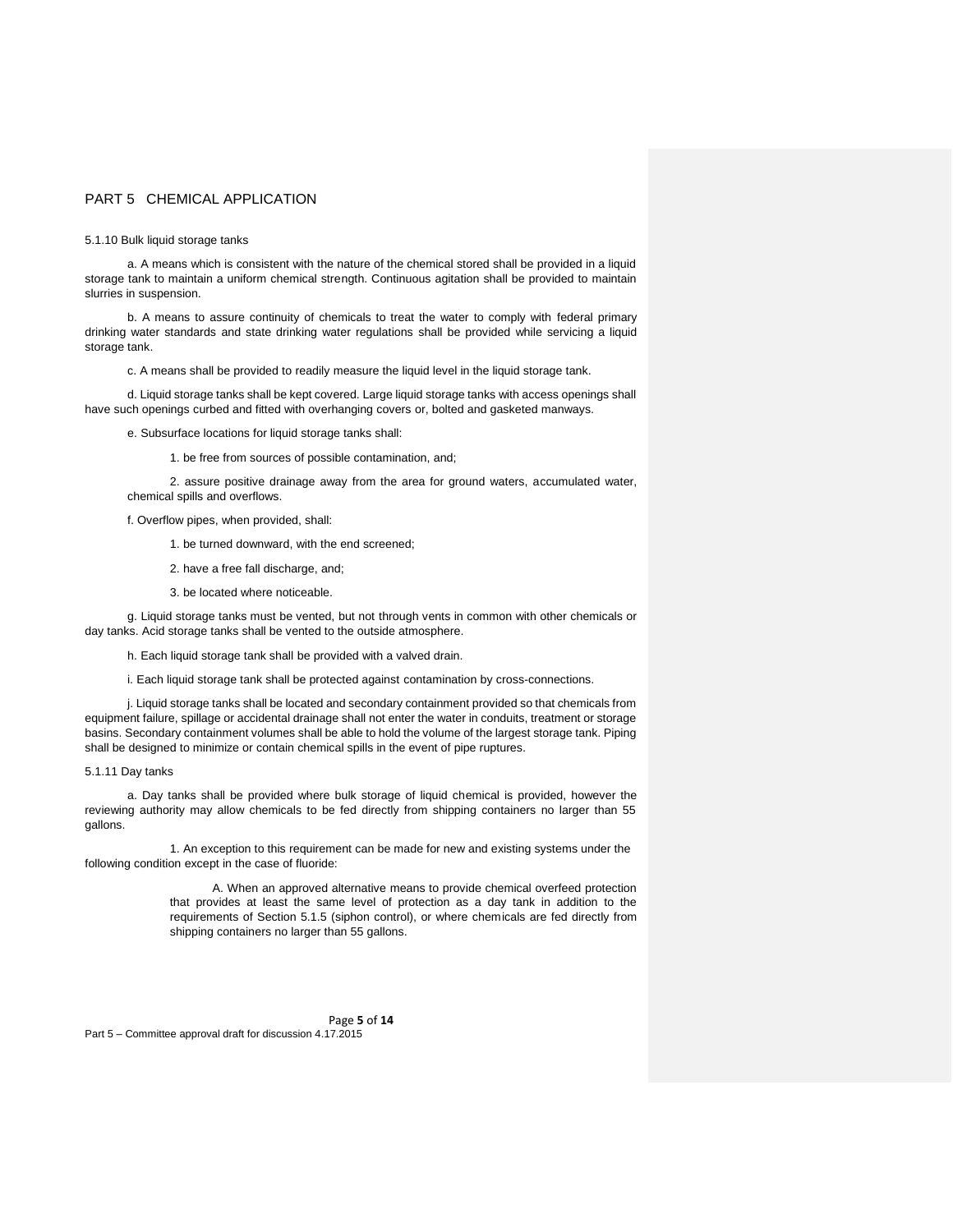b. Day tanks shall meet all the requirements of Section 5.1.10, except that shipping containers do not require f. (overflow pipes) and h. (drains).

c. Day tanks should hold no more than a 30 hour supply.

d. Day tanks shall be scale-mounted, or have a calibrated gauge painted or mounted on the side if liquid level can be observed in a gauge tube or through translucent sidewalls of the tank. In opaque tanks, a gauge rod may be used.

e. Except for fluorosilicic acid, hand pumps may be provided for transfer from a shipping container. A tip rack may be used to permit withdrawal into a bucket from a spigot. Where motor-driven transfer pumps are provided, an automated means to prevent an overflow shall be provided.

f. A means which is consistent with the nature of the chemical solution shall be provided to maintain uniform chemical strength in a day tank. Continuous agitation shall be provided to maintain chemical slurries in suspension.

g. Tanks and tank refilling line entry points shall be clearly labeled with the name of the chemical contained.

h. Filling of day tanks shall not be automated, unless redundancy of controls is provided.

5.1.12 Feed lines

a. should be as short as possible, and:

- 1. of durable, corrosion-resistant material;
- 2. easily accessible throughout the entire length, and;

3. readily cleanable.

b. shall be protected from freezing;

c. should slope upward from the chemical source to the feeder when conveying gases;

d. shall be designed consistent with scale-forming or solids depositing properties of the water, chemical, solution or mixtures conveyed, and;

e. should be color coded and labeled.

## 5.1.13 Handling

a. Carts, elevators and other appropriate means shall be provided for lifting chemical containers to minimize excessive lifting by operators.

b. Provisions shall be made for disposing of empty bags, drums, carboys, or barrels by an approved procedure which will minimize exposure to dusts.

c. Provisions shall be made for the proper transfer of dry chemicals from shipping containers to storage bins or hoppers, in such a way as to minimize the quantity of dust which may enter the room in which the equipment is installed. Control should be provided by use of:

1. vacuum pneumatic equipment or closed conveyor systems;

2. facilities for emptying shipping containers in special enclosures, and/or;

3. exhaust fans and dust filters.

d. Provision shall be made for measuring quantities of chemicals used to prepare feed solutions.

Page **6** of **14**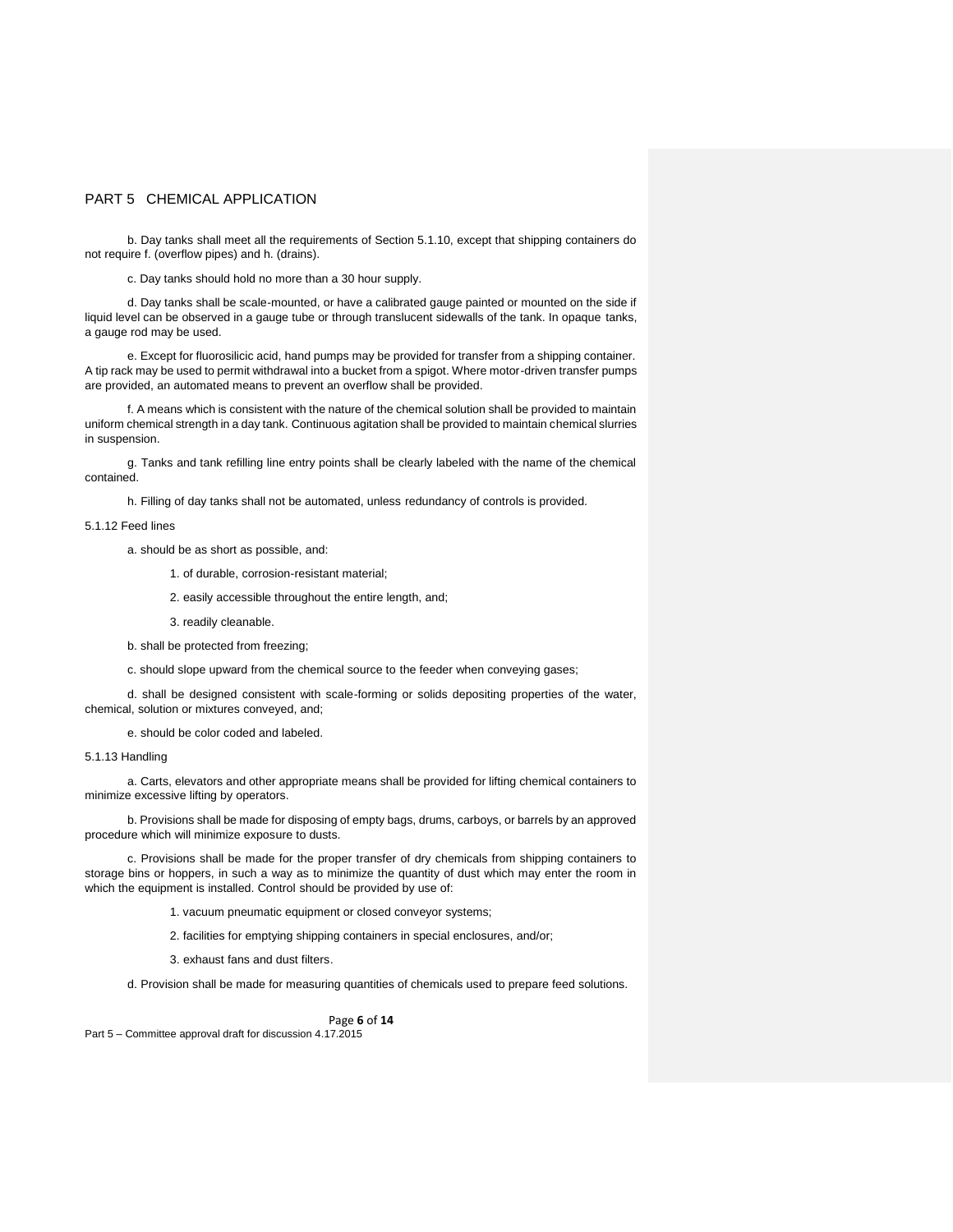### 5.1.14 Housing

a. Floor surfaces shall be smooth and impervious, slip-proof and well drained.

b. Vents from feeders, storage facilities and equipment exhaust shall discharge to the outside atmosphere above grade and remote from air intakes.

## 5.2 CHEMICALS

## 5.2.1 Shipping containers

Chemical shipping containers shall be fully labeled to include:

a. chemical name, purity and concentration, and;

b. supplier name and address.

## 5.2.2 Specifications

Chemicals shall meet the appropriate ANSI/AWWA standards and/or ANSI/NSF Standard 60.

5.2.3 Assay

Provisions may be required for assay of chemicals delivered.

## 5.3 OPERATOR SAFETY

5.3.1 Ventilation

Special provisions shall be made for ventilation of chlorine feed and storage rooms when such rooms are provided.

## 5.3.2 Respiratory protection equipment

Respiratory protection equipment, meeting the requirements of the National Institute for Occupational Safety and Health (NIOSH) shall be available where chlorine gas is handled, and shall be stored at a convenient heated location, but not inside any room where chlorine is used or stored. The units shall us e compressed air, have at least a 30 minute capacity.

### 5.3.3 Chlorine gas leak detection

A bottle of concentrated ammonium hydroxide (56 per cent ammonia solution) shall be available for chlorine leak detection; where ton containers are used, a leak repair kit approved by the Chlorine Institute shall be provided. Where pressurized chlorine gas is present, continuous chlorine leak detection equipment is required and shall be equipped with both an audible alarm and a warning light.

## 5.3.4 Other protective equipment

a. At least one pair of rubber gloves, a dust respirator of a type certified by NIOSH for toxic dusts, an apron or other protective clothing and goggles or face mask shall be provided for each operator on duty.

b. An appropriate deluge shower and eye washing device shall be installed where strong acids and alkalis are used or stored.

c. Other protective equipment should be provided as necessary.

Page **7** of **14** Part 5 – Committee approval draft for discussion 4.17.2015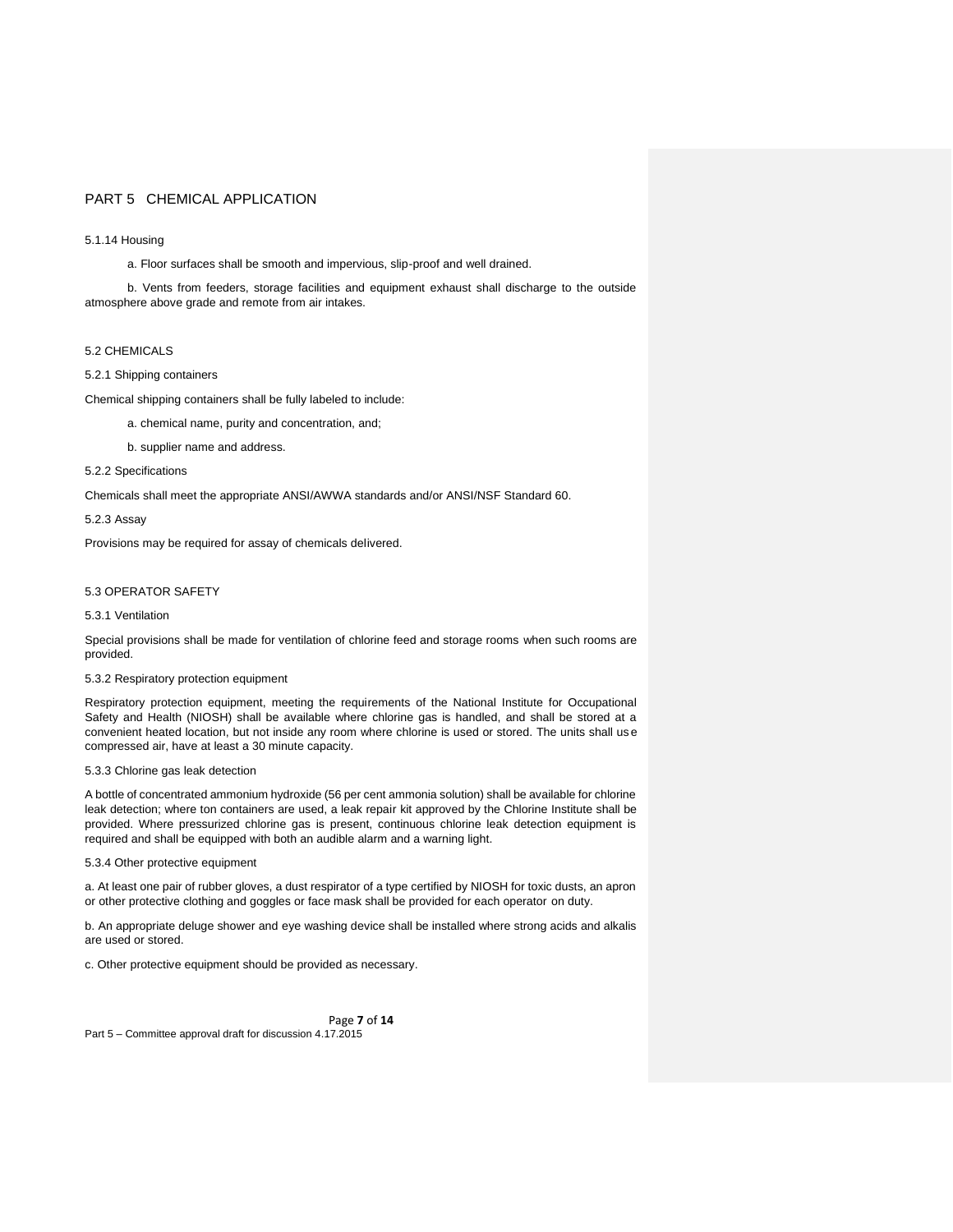## 5.4 SPECIFIC CHEMICALS

#### 5.4.1 Chlorine gas

### a. Chlorinators should be housed in a room separate from but adjacent to the chlorine storage room.

b. Both the chlorine gas feed and storage rooms should be located in a corner of the building on the prevailing downwind side of the building and be away from entrances, windows, louvers, walkways, etc.

c. Chlorinator rooms should be heated to 60oF, and be protected from excessive heat. Cylinders and gas lines should be protected from temperatures above that of the feed equipment.

d. Chlorine gas feed and storage shall be enclosed and separated from other operating areas. Both the feed and storage rooms shall be constructed so as to meet the following requirements:

1. a shatter resistant inspection window shall be installed in an interior wall;

2. all openings between the rooms and the remainder of the plant shall be sealed;

3. doors shall be equipped with panic hardware, assuring ready means of exit and opening outward only to the building exterior;

4. a ventilating fan with a capacity to complete one air change per minute when the room is occupied; where this is not appropriate due to the size of the room, a lesser rate may be considered;

5. the ventilating fan shall take suction near the floor and as great a distance as is practical from the door and air inlet, with the point of discharge located so as not to contaminate air inlets to any rooms or structures;

6. air inlets with corrosion resistant louvers shall be installed near the ceiling;

7. air intake and exhaust louvers shall facilitate airtight closure;

8. separate switches for the ventilating fan and for the lights shall be located outside and at the inspection window. Outside switches must be protected from vandalism. A signal light indicating ventilating fan operation shall be provided at each entrance when the fan can be controlled from more than one point;

9. vents from chlorinator and storage areas must be screened and discharge to the outside atmosphere, above grade;

10. floor drains are discouraged. Where provided, the floor drains must discharge to the outside of the building and not be connected to other internal or external drainage systems, and;

11. provisions should be made to chemically neutralize chlorine gas where feed and/or storage is located near residential or developed areas in the event of any measured chlorine release. The equipment must be sized to treat the entire contents of the largest storage container on site.

e. Chlorine gas feed systems shall be of the vacuum type and include the following:

1. vacuum regulators on all individual cylinders in service;

2. service water to injectors/eductors shall be of adequate supply and pressure to operate feed equipment within the needed chlorine dosage range for the proposed system.

f. Pressurized chlorine feed lines shall not carry chlorine gas beyond the chlorinator room.

#### Page **8** of **14**

Part 5 – Committee approval draft for discussion 4.17.2015

**Commented [DHH1]:** NOTE: The Grandfather section will have language for those existing systems with 1-ton cylinder installations that are not enclosed but protected from sunlight.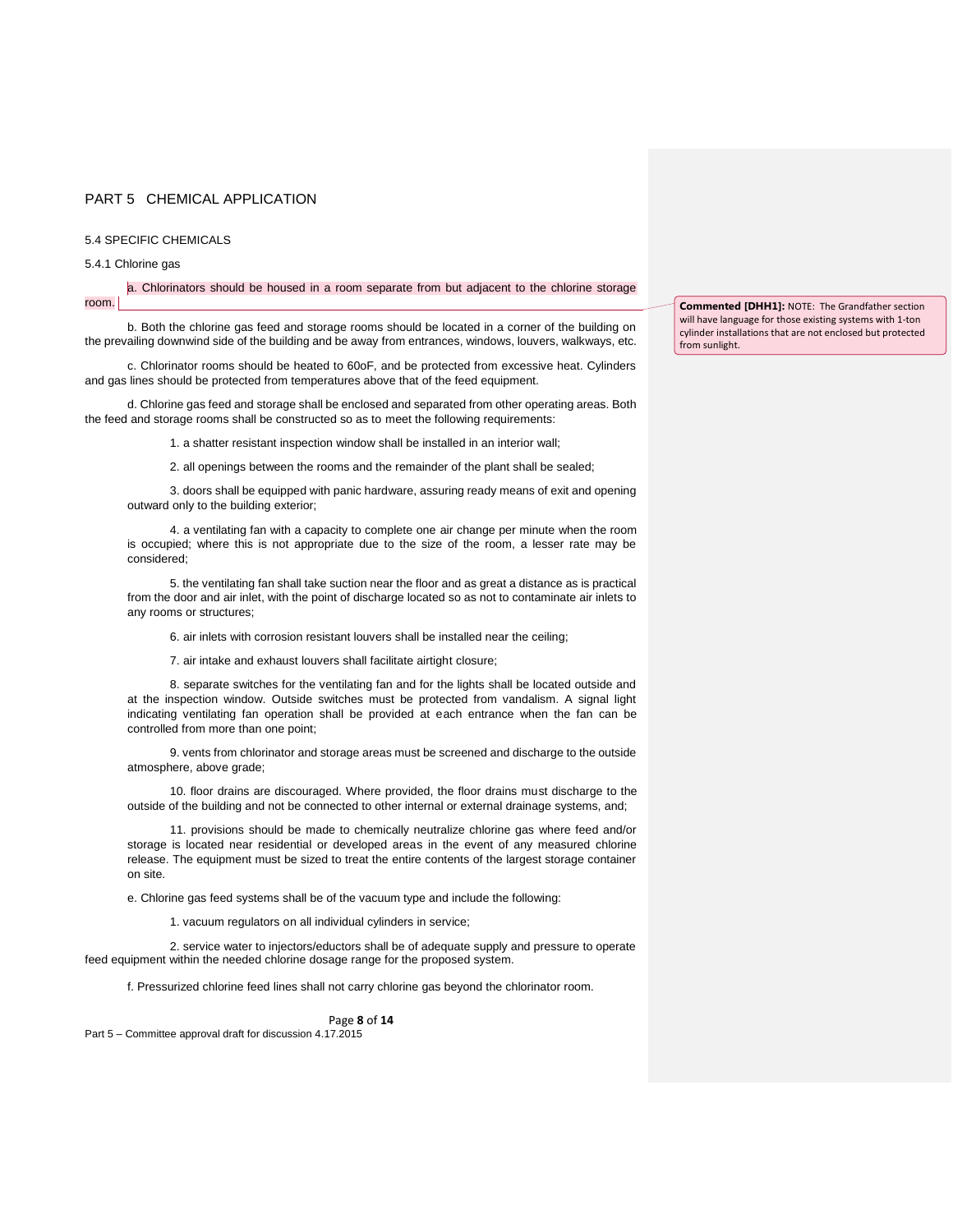g. Full and empty cylinders of chlorine gas shall meet the following requirements:

- 1. housed only in the chlorine storage room;
- 2. isolated from operating areas;
- 3. restrained in position;
- 4. stored in locked and secure rooms separate from ammonia storage, and;
- 5. protected from direct sunlight or exposure to excessive heat.

### 5.4.2 Acids and caustics

a. Acids and caustics shall be kept in closed corrosion-resistant shipping containers or bulk liquid storage tanks.

b. Acids and caustics shall not be handled in open vessels, but should be pumped in undiluted form to and from bulk liquid storage tanks and covered day tanks or from shipping containers through suitable hoses, to the point of treatment.

### 5.4.3 Sodium chlorite for chlorine dioxide generation

Proposals for the storage and use of sodium chlorite must be approved by the reviewing authority prior to the preparation of final plans and specifications. Provisions shall be made for proper storage and handling of sodium chlorite to eliminate any danger of fire or explosion associated with its powerful oxidizing nature.

#### a. Storage

1. Sodium chlorite shall be stored by itself in a separate room and preferably shall be stored in an outside building detached from the water treatment facility. It shall be stored away from organic materials because many materials will catch fire and burn violently when in contact with sodium chlorite.

2. The storage structures shall be constructed of noncombustible materials.

3. If the storage structure must be located in an area where a fire may occur, water must be available to keep the sodium chlorite area cool enough to prevent heat induced explosive decomposition of the sodium chlorite.

b. Handling

1. Care should be taken to prevent spillage.

2. An emergency plan of operation should be available for the clean-up of any spillage.

3. Storage drums must be thoroughly flushed to an acceptable drain prior to recycling or disposal.

### c. Feeders

1. Positive displacement feeders shall be provided.

2. Tubing for conveying sodium chlorite or chlorine dioxide solutions shall be Type 1 PVC, polyethylene or materials recommended by the manufacturer.

3. Chemical feeders may be installed in chlorine rooms if sufficient space is provided or in separate rooms meeting the requirements of subsection 5.4.1.

Page **9** of **14**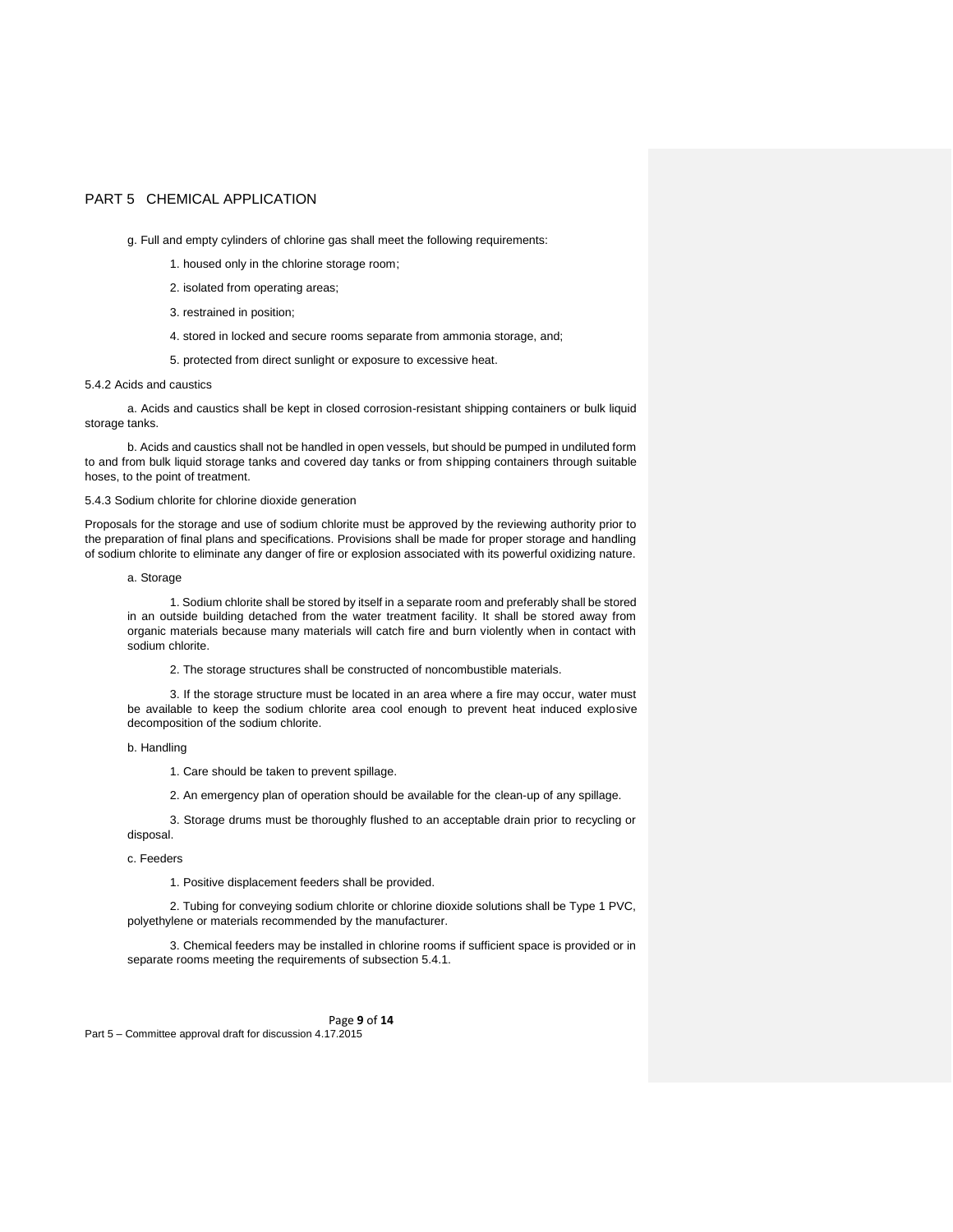4. Feed lines shall be installed in a manner to prevent formation of gas pockets and shall terminate at a point of positive pressure.

5. Check valves shall be provided to prevent the backflow of chlorine into the sodium chlorite line.

#### 5.4.4 Sodium hypochlorite

Sodium hypochlorite storage and handling procedures should be arranged to minimize the slow natural decomposition process of sodium hypochlorite either by contamination or by exposure to more extreme storage conditions. In addition, feed rates should be regularly adjusted to compensate for this progressive loss in chlorine content.

## a. Storage

1. Sodium hypochlorite shall be stored in the original shipping containers or in sodium hypochlorite compatible bulk liquid storage tanks.

2. Storage containers or tanks shall be located out of the sunlight in a cool area and shall be vented to the outside of the building when enclosed.

3. Wherever reasonably feasible, stored sodium hypochlorite shall be pumped undiluted to the point of addition. Where dilution is utilized, deionized or softened water should be used.

4. Storage areas, tanks, and pipe work shall be designed to avoid the possibility of uncontrolled discharges.

5. Reusable sodium hypochlorite storage containers shall be reserved for use with sodium hypochlorite only and shall not be exposed to contamination.

## b. Feeders

1. Positive displacement pumps with sodium hypochlorite compatible materials for wetted surfaces shall be used.

2. To avoid air locking in smaller installations, small diameter suction lines shall be used with foot valves and degassing pump heads.

3. In larger installations flooded suction shall be used with pipe work arranged to ease escape of gas bubbles.

4. Calibration tubes or mass flow monitors which allow for direct physical checking of actual feed rates shall be provided.

5. Injectors shall be made removable for regular cleaning where hard water is to be treated.

### 5.4.5 Ammonia

Ammonia for chloramine formation may be added to water either as a water solution of ammonium sulfate, or as aqua ammonia, or as anhydrous ammonia (purified 100% ammonia in liquid or gaseous form). Special provisions required for each form of ammonia are listed below.

### 5.4.5.1 Ammonium sulfate

A water solution is made by addition of ammonium sulfate solid to water with agitation. The tank and dosing equipment contact surfaces should be made of corrosion resistant non-metallic materials. Provision should be made for removal of the agitator after dissolving the solid. The tank should be fitted with an air-tight lid

## Page **10** of **14**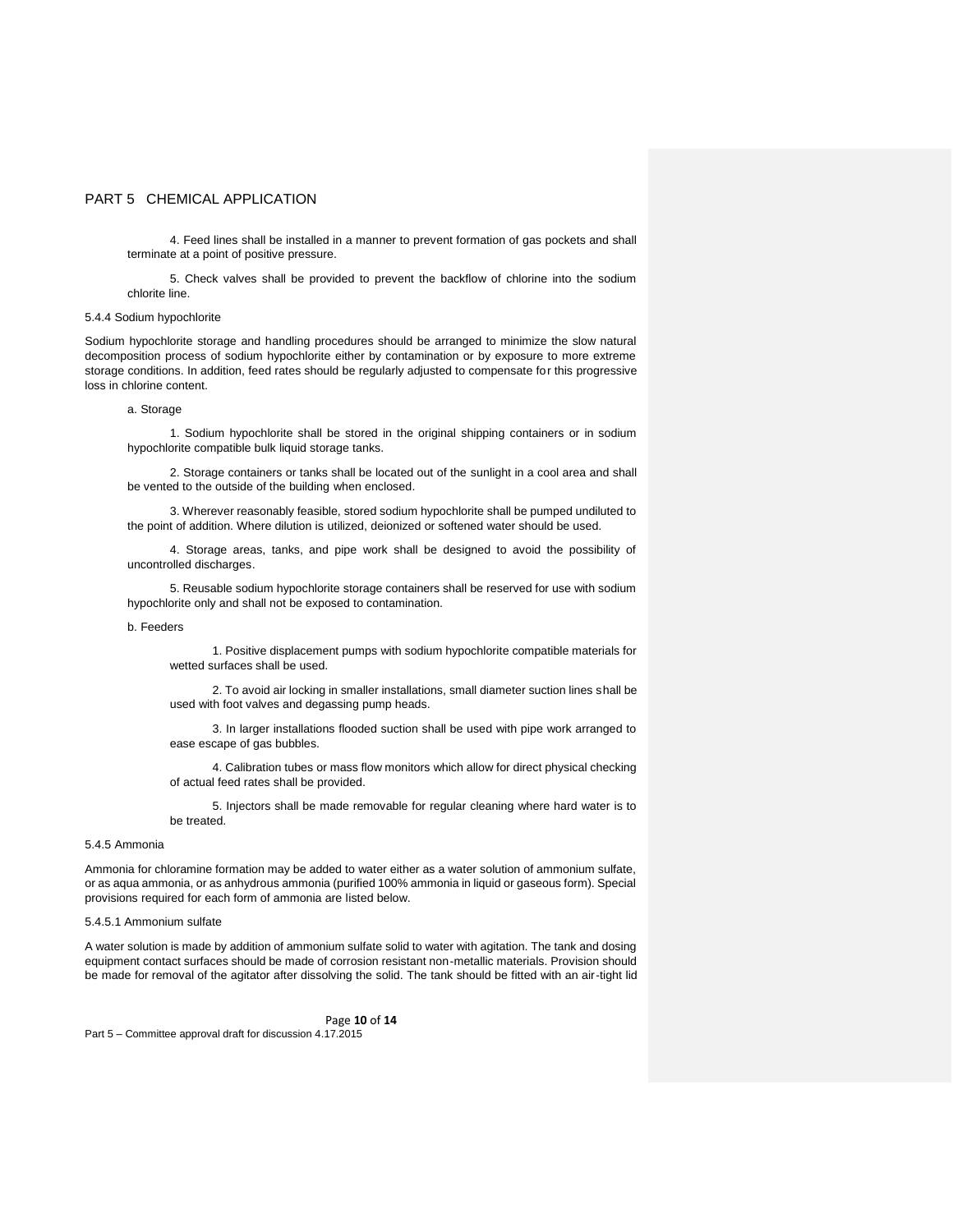and vented outdoors. The application point should be at the center of treated water flow at a location where there is high velocity movement.

5.4.5.2 Aqua ammonia (ammonium hydroxide)

Aqua ammonia feed pumps and storage shall be enclosed and separated from other operating areas. The aqua ammonia room shall be equipped as in Section 5.4.1 with the following changes:

a. Corrosion resistant, closed, pressurized tank shall be used for bulk liquid storage and day tanks, vented through inert liquid traps to a high point outside.

b. An incompatible connector or lockout provisions shall be provided to prevent accidental addition of other chemicals to the bulk liquid storage tank(s).

c. The bulk liquid storage tank(s) shall be designed to avoid conditions where temperature increases cause the ammonia vapor pressure over the aqua ammonia to exceed atmospheric pressure. Such provisions shall include either:

1. refrigeration or other means of external cooling, and/or;

2. dilution and mixing of the contents with water without opening the bulk liquid storage tank.

d. An exhaust fan shall be installed to withdraw air from high points in the room and makeup air shall be allowed to enter at a low point.

e. The aqua ammonia feed pump, regulators, and lines shall be fitted with pressure relief vents discharging outside the building away from any air intake and with water purge lines leading back to the headspace of the bulk storage tank.

f. The aqua ammonia shall be conveyed direct from a day tank to the treated water stream injector without the use of a carrier water stream unless the carrier stream is softened.

g. The application point should be placed in a region of rapid, preferably turbulent, water flow.

h. Provisions should be made for easy access for removal of calcium scale deposits from the injector.

i. Provision of a modestly-sized scrubber capable of handling occasional minor emissions should be considered.

## 5.4.5.3 Anhydrous ammonia

Anhydrous ammonia is readily available as a pure liquefied gas under moderate pressure in cylinders or as a cryogenic liquid boiling at -15° Celsius at atmospheric pressure. The liquid causes severe burns on skin contact.

a. Anhydrous ammonia and storage feed systems (including heaters where required) shall be enclosed and separated from other works areas and constructed of corrosion resistant materials.

b. An emergency air exhaust system, as in Section 5.4.1 d4 but with an elevated intake, shall be provided in the ammonia storage room.

c. Leak detection systems shall be provided in all areas through which ammonia is piped.

d. Special vacuum breaker/regulator provisions must be made to avoid potentially violent results of backflow of water into cylinders or storage tanks.

Page **11** of **14** Part 5 – Committee approval draft for discussion 4.17.2015

**Commented [DHH2]:** NOTE: The Grandfather section will have language for those existing systems with installations that are not enclosed but protected from sunlight.

**Commented [DHH3]:** The Grandfather section will have language for those existing systems with installations that are not enclosed.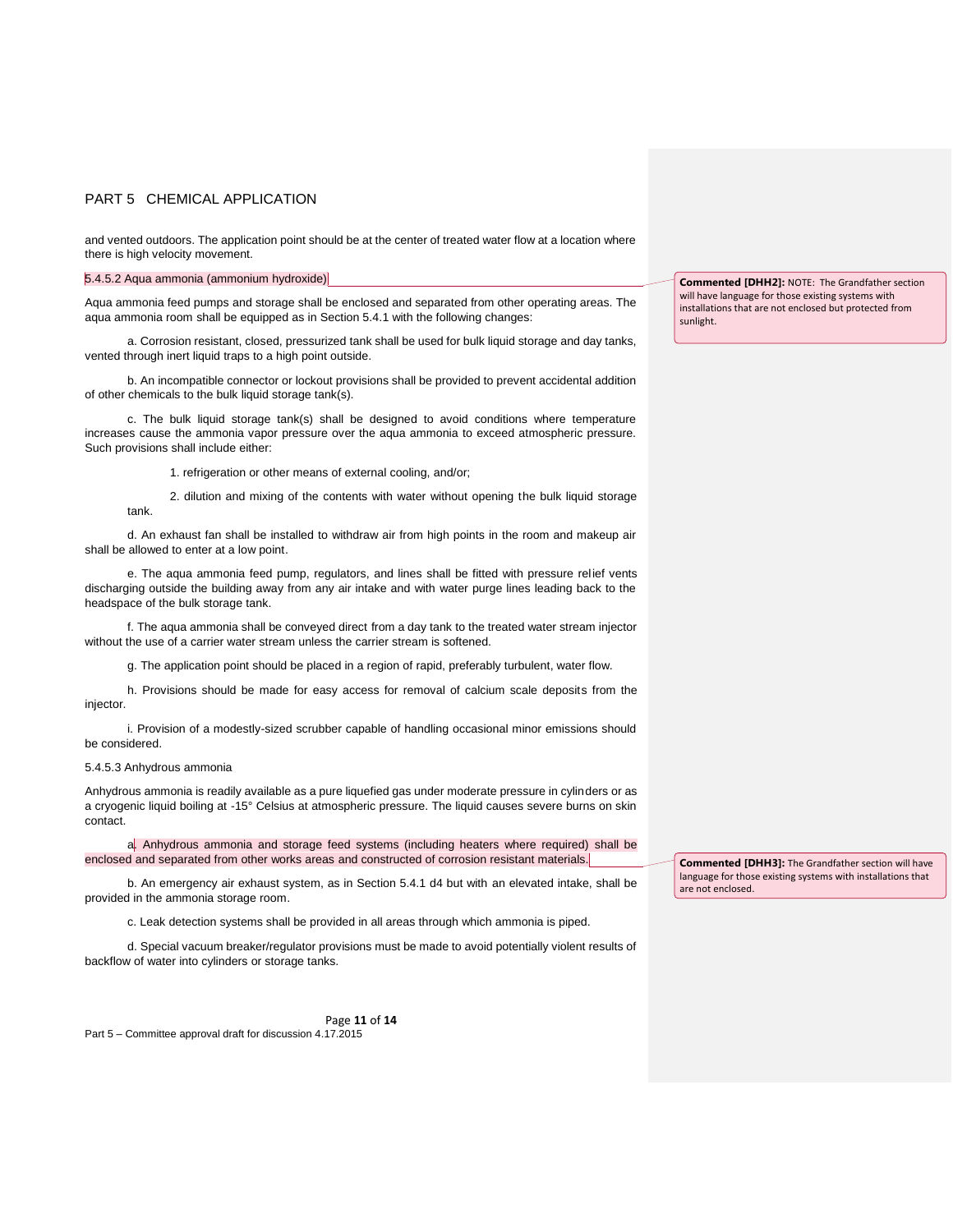e. Carrier water systems of soft or pre-softened water may be used to transport ammonia to the application point and to assist in mixing.

f. The ammonia injector should use a vacuum eductor or should consist of a perforated tube fitted with a closely fitting flexible rubber tubing seal punctured with a number of small slits to delay fouling by lime or other scale deposits.

g. Provision should be made for the periodic removal of lime or other scale deposits from injectors and carrier piping.

h. Consideration should be given to the provision of an emergency gas scrubber capable of absorbing the entire contents of the largest anhydrous ammonia storage unit whenever there is a risk to the public as a result of potential ammonia leaks.

5.4.6 Potassium permanganate

a. A source of heated water should be available for dissolving potassium permanganate, and

b. mechanical mixers shall be provided.

#### 5.4.7 Fluoride

Sodium fluoride, sodium silicofluoride and fluorosilicic acid shall conform to the applicable AWWA Standards and ANSI/NSF Standard 60. Other fluoride compounds which may be available must be approved by the reviewing authority.

## a. Storage

1. Fluoride chemicals should be isolated from other chemicals to prevent contamination.

2. Compounds shall be stored in covered or unopened shipping containers and should be stored inside a building.

3. Unsealed storage units for fluorosilicic acid should be vented to the atmosphere at a point outside any building. The vents to atmosphere shall be provided with a corrosion resistant 24 mesh screen.

4. Bags, fiber drums and steel drums should be stored on pallets.

b. Chemical feed equipment and methods

1. At least two diaphragm operated anti-siphon devices shall be provided on all fluoride saturator or fluorosilicic acid feed systems.

a. One diaphragm operated anti-siphon device shall be located on the discharge side of the feed pump, and;

b. A second diaphragm operated anti-siphon device shall be located at the point of application unless a suitable air gap is provided.

2. A physical break box may be required in high hazard situations where the application point is substantially lower than the metering pump. In this situation, either a dual head feed pump or two separate pumps are required and the anti-siphon device at the discharge side of the pump may be omitted.

3. Scales, loss-of-weight recorders or liquid level indicators, as appropriate, accurate to within five percent of the average daily change in reading shall be provided for chemical feeds.

4. Feeders shall be accurate to within five percent of any desired feed rate.

#### Page **12** of **14**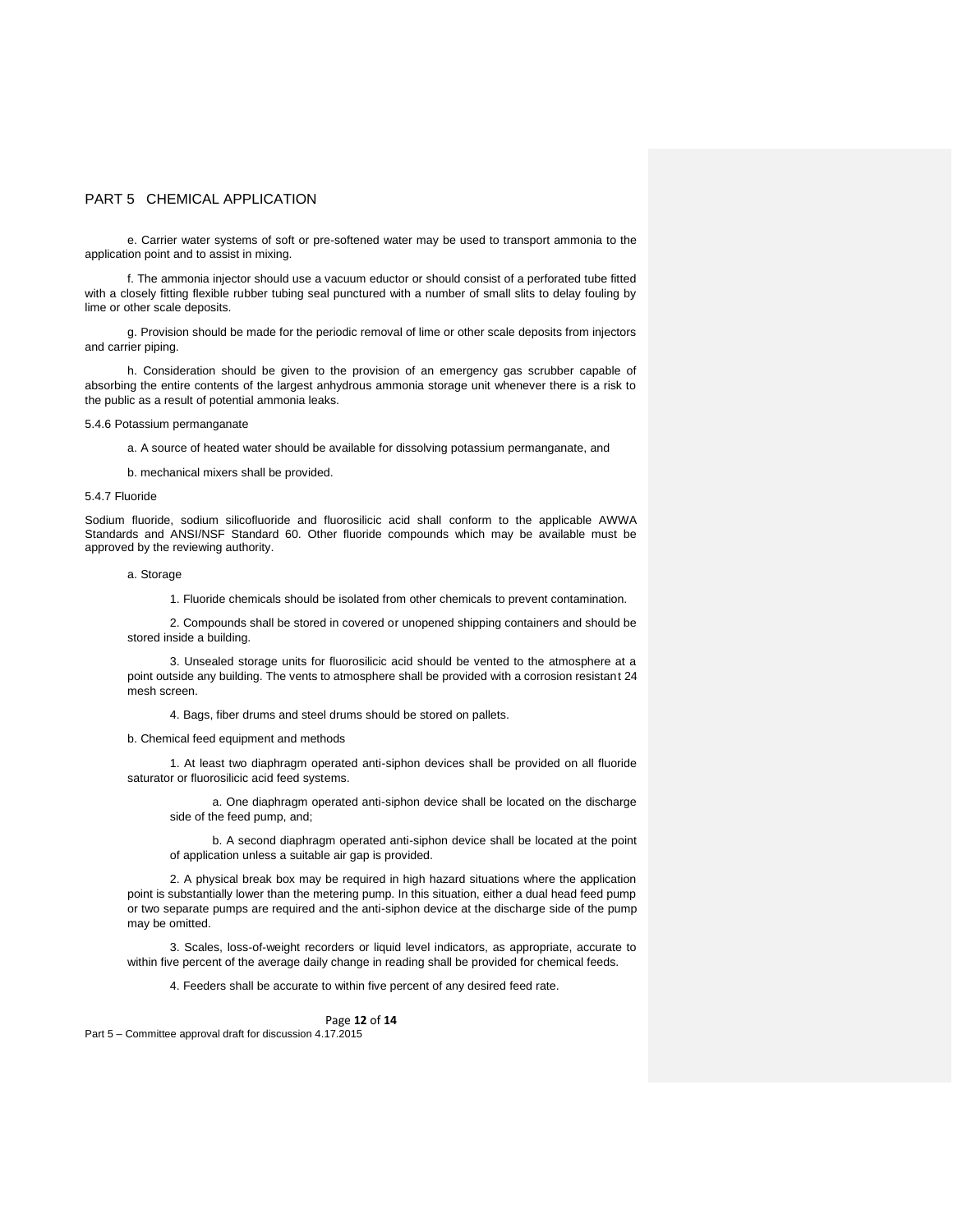5. Fluoride compound shall not be added before lime-soda softening or ion exchange softening.

6. The point of application if into a horizontal pipe, shall be in the lower half of the pipe, preferably at a 45 degree angle from the bottom of the pipe and protrude into the pipe one third of the pipe diameter.

7. Except for constant flow systems, a device to measure the flow of water to be treated is required.

8. Water used for sodium fluoride dissolution shall be softened if hardness exceeds 75 mg/L as calcium carbonate.

9. Fluoride solutions shall be injected at a point of continuous positive pressure unless a suitable air gap is provided.

10. The electrical outlet used for the fluoride feed pump should have a nonstandard receptacle and shall be interconnected with the well or service pump, or have flow pacing as allowed by the reviewing authority,

11. Saturators should be of the upflow type and be provided with a meter and backflow protection on the makeup water line.

12. Consideration shall be given to providing a separate room for fluorosilicic acid storage and feed.

### c. Secondary controls

Secondary control systems for fluoride chemical feed devices shall be provided as a means of reducing the possibility for overfeed; these may include flow or pressure switches, break boxes, or other devices.

### d. Protective equipment

Personal protective equipment as outlined in Section 5.3.4 shall be provided for operators handling fluoride compounds. Deluge showers and eye wash devices shall be provided at all fluorosilicic acid installations.

#### e. Dust control

1. Provision must be made for the transfer of dry fluoride compounds from shipping containers to storage bins or hoppers in such a way as to minimize the quantity of fluoride dust which may enter the room in which the equipment is installed. The enclosure shall be provided with an exhaust fan and dust filter which places the hopper under a negative pressure. Air exhausted from fluoride handling equipment shall discharge through a dust filter to the outside atmosphere of the building.

2. Provision shall be made for disposing of empty bags, drums or barrels in a manner which will minimize exposure to fluoride dusts. A floor drain should be provided to facilitate the washing of floors.

#### f. Testing equipment

Equipment shall be provided for measuring the quantity of fluoride in the water. Such equipment shall be subject to the approval of the reviewing authority.

5.4.8 Activated Carbon

Page **13** of **14**